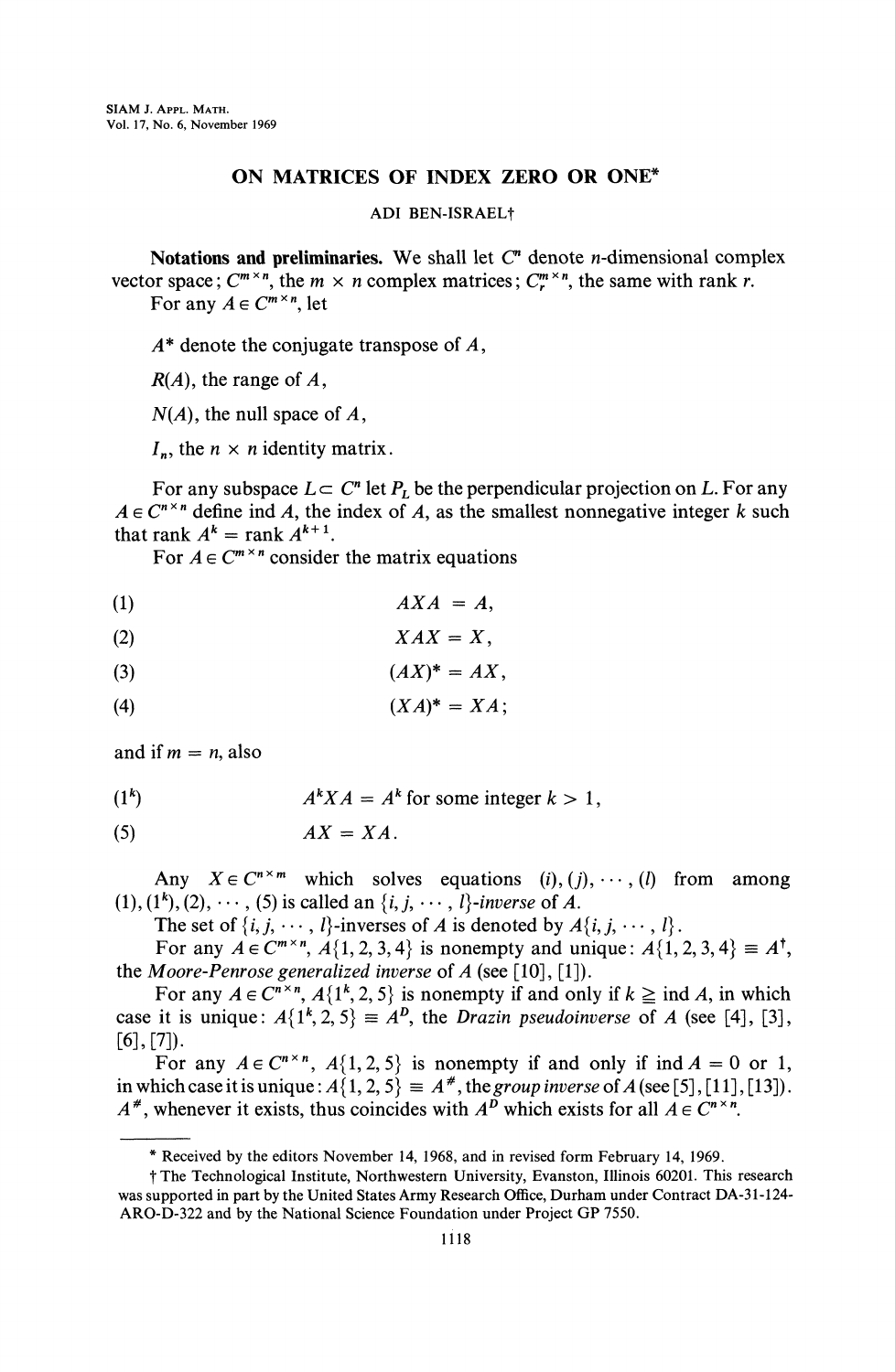$A \in C^{n \times n}$  is an *EPr matrix* if and only if  $N(A) = N(A^*)$  or, equivalently, if and only if  $A\{1, 2, 3, 4, 5\}$  is nonempty, i.e.,  $A^{\dagger} = A^*$ . EPr matrices were introduced in  $[12]$  and further studied in  $[8]$ ,  $[9]$ .

This note deals with the class of matrices  $A \in C^{n \times n}$  with  $\text{ind } A = 0$  or 1, i.e., rank  $A = \text{rank } A^2$ . A theorem characterizing matrices in this class is followed by a characterization of their ranges (Corollary 1) and of the subclass of EPr matrices (Corollary 2). These characterizations use limits in much the same way that nonzero scalars  $\alpha$  may be characterized by the existence of  $\lim_{\lambda \to 0} (\lambda + \alpha)^{-1}$ .

**Results.** A characterization of the class of  $A \in C^{n \times n}$  with ind  $A = 0$  or 1 is given in the following theorem.

THEOREM. Let  $A \in C^{n \times n}$ . Then

(6) rank  $A =$ rank  $A^2$ 

if and only if the limit

(7) 
$$
\lim_{\lambda \to 0} (\lambda I_n + A)^{-1} A
$$

exists, in which case

 $\lim_{\lambda \to 0} (\lambda I_n + A)^{-1} A = AA$  $(8)$ 

Remark. Here  $\lambda \to 0$  means  $\lambda \to 0$  through any neighborhood of 0 in C which excludes the nonzero eigenvalues of  $-A$ .

*Proof.* Let rank  $A = r$  and let A be written as

 $A = BG$ , where  $B \in C_r^{n \times r}$ ,  $G \in C_r^{r \times n}$ 

Cline  $[3]$  has shown that (6) is equivalent to the nonsingularity of GB, in which case

 $A^* = A(GB)^{-2}G$ 

and so

(9)  $AA^* = B(GB)^{-1}G$ .

It is easily verified that

$$
(10) \qquad (\lambda I_n + A)^{-1}A = B(\lambda I_r + GB)^{-1}G
$$

whenever the inverses in question exist. The existence of the limit (7) is thus equivalent to the existence of

$$
\lim_{\lambda\to 0} (\lambda I_r + GB)^{-1},
$$

which, in turn, is equivalent to the nonsingularity of  $GB$  and thus to (6). Equation (8) follows then from (10) and (9).

COROLLARY 1. Let  $b \in \mathbb{C}^n$  and let  $A \in \mathbb{C}^{n \times n}$  satisfy rank  $A = \text{rank } A^2$ . Then  $b \in R(A)$  if and only if the limit

$$
\lim_{\lambda \to 0} (\lambda I_n + A)^{-1} b
$$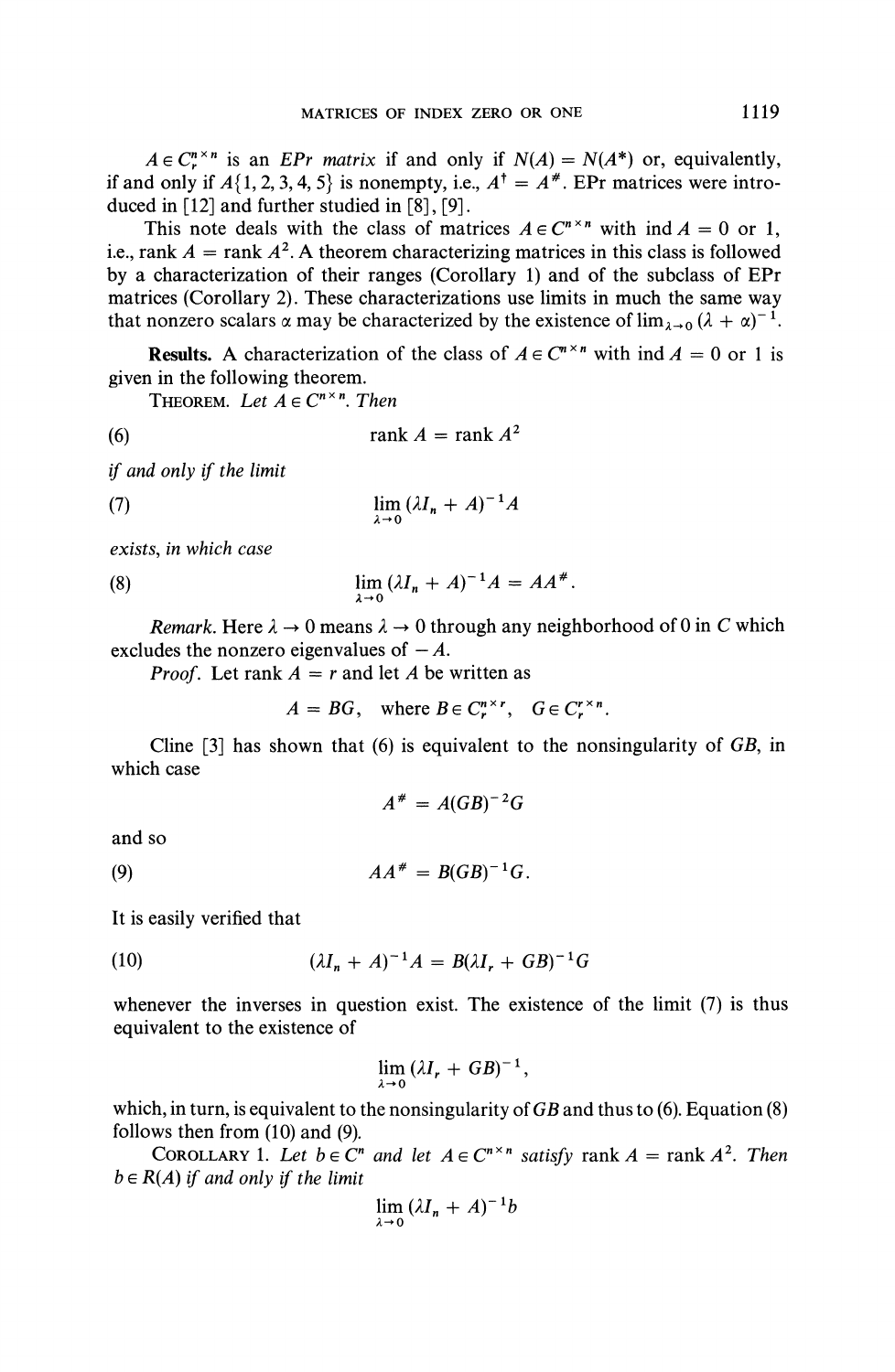exists, in which case

$$
\lim_{\lambda\to 0} (\lambda I_n + A)^{-1}b = A^*b.
$$

*Proof.* Writing  $b \in C^n$  as

$$
b = AA^{\#}b + (I_n - AA^{\#})b,
$$

we verify by using the identity

$$
(\lambda I_n + A)^{-1}(I_n - AA^*) = \lambda^{-1}(I_n - AA^*)
$$

that

$$
\lim_{\lambda\to 0} (\lambda I_n + A)^{-1}b = A^{\#}b + \lim_{\lambda\to 0} \lambda^{-1}(I - AA^{\#})b,
$$

which exists if and only if  $(I - AA^*)b = 0$ ; this is equivalent to  $b \in R(A)$ .

If A is an EPr matrix, then clearly ind  $A = 0$  or 1. A characterization of EPr matrices is given in the following corollary.

COROLLARY 2. Let  $A \in C^{n \times n}_{n}$ . Then A is EPr if and only if

(11) 
$$
\lim_{\lambda \to 0} (\lambda I_n + A)^{-1} P_{R(A)} = A^{\dagger}.
$$

The proof follows from the theorem since  $A^{\dagger} = A^*$  if and only if A is EPr. As an application of these results consider the next corollary. COROLLARY 3 (see [2]). Let  $A \in C^{m \times n}$ . Then

(12) 
$$
\lim_{\lambda \to 0} (\lambda I_n + A^* A)^{-1} A^* = A^{\dagger}.
$$

Proof.

$$
\lim_{\lambda \to 0} (\lambda I_n + A^* A)^{-1} A^* = \lim_{\lambda \to 0} (\lambda I_n + A^* A)^{-1} P_{R(A^* A)} A^*
$$

(since  $R(A^*) = R(A^*A)$ )

$$
= (A^*A)^{\dagger} A^* \qquad \text{(by (11) since } A^*A \text{ is EPr)}
$$

$$
= A^{\dagger} \qquad (\text{e.g., } [10]).
$$

Remark. The limit in (12) is not restricted to real nonnegative  $\lambda$  as in previous versions of this result, e.g., [1], [2].

Acknowledgment. Helpful suggestions by the referee and by Arnold Lent resulted in an extension and a considerable simplification of the original results.

## **REFERENCES**

- [1] A. BEN-ISRAEL AND A. CHARNES, Contributions to the theory of generalized inverses, this Journal, 11 (1963), pp. 667-699.
- [2] C. G. DEN-BROEDER, JR. AND A. CHARNES, Contributions to the theory of generalized inverses for matrices, Purdue University, Lafayette, 1957; reprinted as ONR Res. Memo. 39, Northwestern University, Evanston, 1962.
- [3] R. E. CLINE, Inverses of rank invariant powers of a matrix, SIAM J. Numer. Anal., 5 (1968), pp. 182-197.
- [4] M. P. DRAZIN, Pseudo-inverses in associative rings and semigroups, Amer. Math. Monthly, 65 (1958), pp. 506-513.